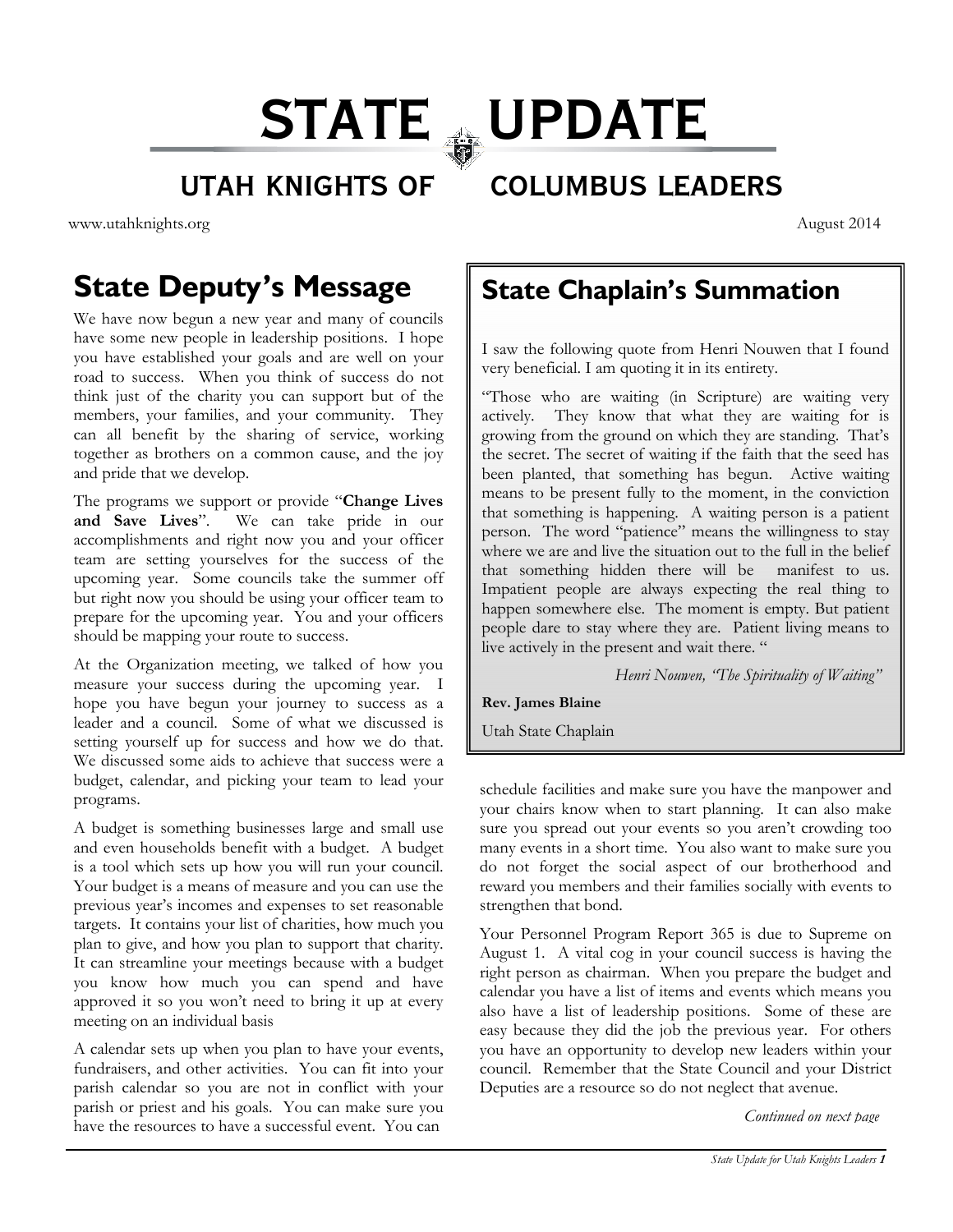Membership is a vital key in everything you do. You have the members who joined to help support the charities and by getting them involved you don't worry about retention. New members give the additional manpower so you don't burn out the men you already have. New members also bring new ideas and energy to improve and possibly increase the charity we provide. We have been talking "**One New Member per Council per Month**" for a few years now. Always remember that this is more of an idea than a goal. It reminds us we should be looking for opportunities all year long to share the benefits we receive from knighthood.

Use the time you have now to make your year a success. What I have talked about are tools and there are a lot more tools you can use. We can all take pride in our charities and the work we do. As leaders we have the responsibility to provide the charity but we also must give our membership an avenue to fulfill their goals through those charities.

Good luck in the upcoming year and let's make this a year we can remember and reflect on with pride..

Vivat Jesus.

Jerald P. Hanton

 Jerry Hanten State Deputy

#### **From Our Supreme Knight**

A central teaching of the Second Vatican Council is that every Christian is called to holiness. And since the family is the primary community in which a person matures, it is clear that the Christian family should be a place in which we are helped to grow in holiness.

For this reason, when the Christian family takes up the task "to become what it is" — a living icon in our world of God's own communion — the family stands at the heart of the Church's mission of evangelization. And when the family responds in this way to the design of the Creator, it truly becomes a "domestic church."

In the months ahead, the Knights of Columbus will launch a new initiative in which I invite every Knights of Columbus family and council to participate. Titled "Building the Domestic Church: The Family Fully Alive," this initiative will help our families better become what they are called to be.



Silver Rose

The **Silver Rose** is a program supported by the Supreme office and is a method of active participation. It is a relay where the silver rose is passed from state to state in support of life.

The "Running of the Silver Rose" tradition began in 1960 as an initiative of the members of the Columbian Squires, the youth arm of the Knights of Columbus. The roses, symbols of unity among the peoples in the Americas, are also symbols of the prolife movement of which the Knights is heavily involved. The program's devotion to Our Lady of Guadalupe stems from the fact that she is considered the patroness of the pro-life movement. The rose's final destination is the Basilica of Our Lady of Guadalupe in Mexico City for the feast of Our Lady of Guadalupe.

Each part of the bouquet has an important meaning. The five roses (one of the three is a bouquet of three roses) represent the five decades in which this tradition has been in place. The seven guides carrying the roses represent the sacraments of the Catholic faith and the ways to approach God. The thorns represent all the efforts and sacrifices of the Columbian Squires and Knights of Columbus along the way. And the strong stem represents faith.

Of the six roses traveling throughout the order, our rose began its journey in British Columbia and will finish in Laredo Texas where all the roses will meet. As it travels through the state of Utah, a prayer service for the sanctity of life is performed. Please contact your District Deputy to see what you can do to provide support for this worthy cause. We will be receiving the Silver Rose from Arizona on August 24th and passing it along to Colorado on September 14th. During this period, the rose will travel around Utah and we will show our active support for the sanctity of life.

I hope everyone has the opportunity to share in this Order wide endeavor.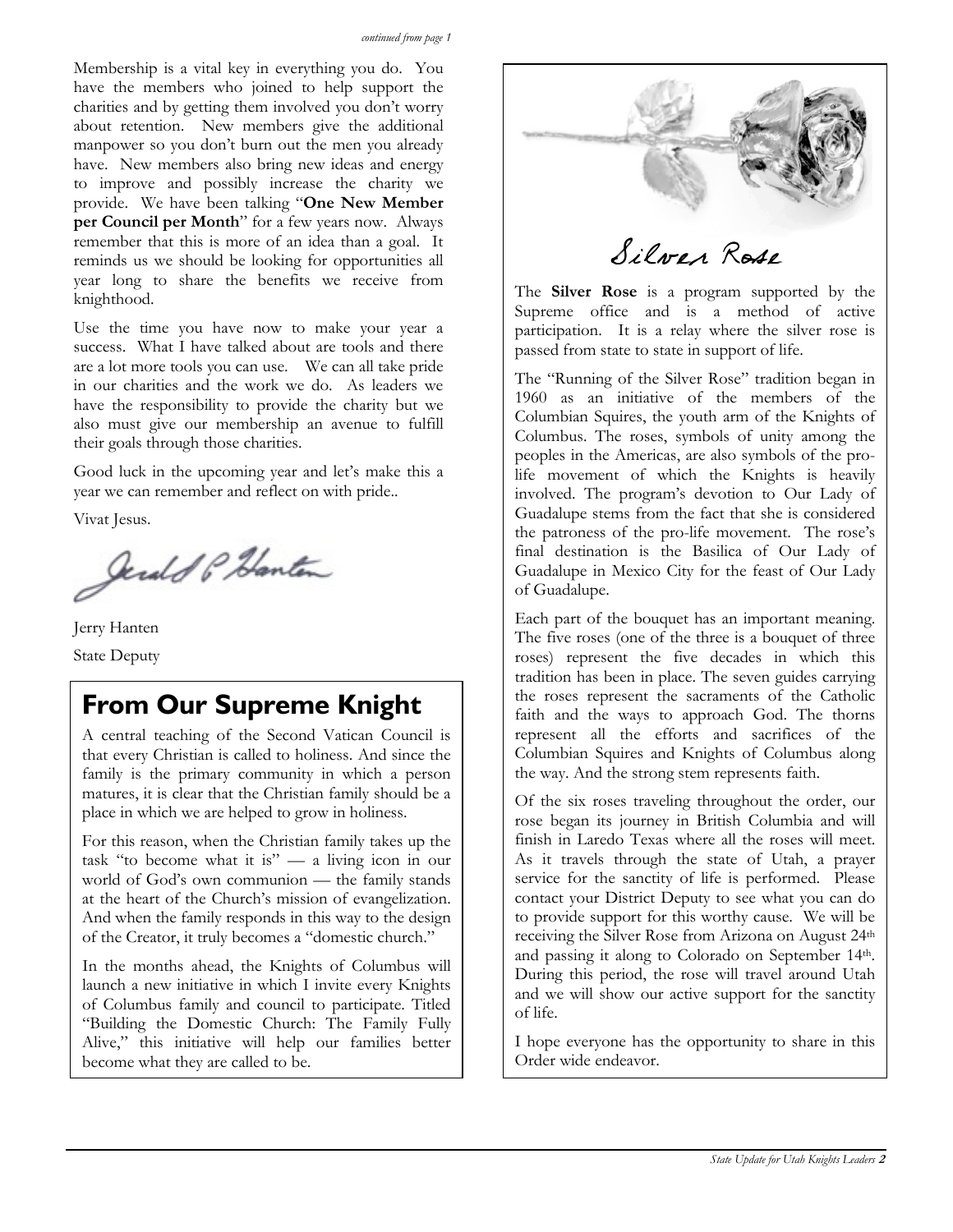#### **Immediate Past State Deputy's Message**

 Thank all of you for the support and encouragement that you've given me and your state officers. I know at times it seems like all we are saying is recruit, recruit, and recruit some more, your right we do. Our membership here in Utah these past two years has grown by over 500 men, we are at 3410, if we continue to ask every eligible man to join our order, and we may reach 5% of the Catholic male population in Utah.

 The programs we support are a reflection of our Catholic values and our order's main principle, charity, and that comes from caring hearts. I've mentioned "The Power of One" many times and believe that one person reaching out to another and that person reaches out and so on and so on. This success will catch on with thousands of men helping each other.

 Knights of Columbus are stewards of our church, we give of our time, we share our talents and we give of our treasures. Remember to also give of yourself in prayer. We all need to pray for vocations to the priesthood and other religious. Brothers, we welcome our newest Priest, Father Jorge Roldán and welcome home Father Christopher Gray from Italy. Both these men are fellow brother Knights.

Father Jonathan Kalisch, O.P., director of Chaplains and Spiritual development wrote: The role of the chaplain to assist our brother Knights in ensuring that every activity of our councils look beyond any selfreferential limits to the frontiers of those on the margins, both material and spiritual – especially those activities that bring the Gospel "to those who do not know Jesus Christ or who have always rejected him." Our brother Knights are called to live the missionary spirit that faithfully proclaims the Gospel of Love by a witness that attracts and evangelizes through the example of fraternal communion. Utah Knights of Columbus have this dynamic relationship between charity, unity, fraternity, and patriotism and leads us forward towards the new evangelization in our order. We encounter God's perfect charity, unity, and fraternity in the holy Eucharist, the great sacrament of our Lord's heart.

Vivat Jesus, Robert Massé, Jr. IPSD

#### **State Secretary's Corner**

Nobody knows everything. It would take an ocean to contain all that I don't know about the Knights of Columbus. But, when I need to know something about our order, its history, procedures, members, and other things, I have a pretty good idea of who to ask to help me get to where I want to go. These good men are as far away as my phone.

There is no shame in ignorance. Being ignorant simply means there is something you don't know. Being ignorant is a matter of circumstance. Remaining ignorant is a matter of choice. If there is something you want to know about the Knights, whether it be ordering, event planning, membership recruitment, allowable dress for a degree team, and more, there is a whole group of men who would be glad to help you; your district deputies and state officers. We have been where you are now; we know what is was like to be a council officer and suddenly being the go-to guy on a dozen new fronts. The good news is with the knowledge you seek in hand, you can achieve wonderful things; helping improve your council, parish, and community. YOU can change lives and save live.

State officers change jobs every two years and if we did not have the previous office holder to help us ease into our new position we would all be hurting. I can tell you from current experience that without Jerry Hanten to lean on when moving into the State Secretary position I'd be going crazy right now. That's one reason why I do what I can to help Rick Kump out with his new treasurer duties, and Rick has helped Greg Keller, and Greg, Sean Wink.

In our 3rd Degree exemplification we are urged to help our fellow man because, in part, we may need help ourselves in the future. Your district deputy and state officer team takes this responsibility seriously. We have all asked for help in the past, and now it is our turn to give.

Vivat Jesus!

Andy Airriess

Utah State Secretary